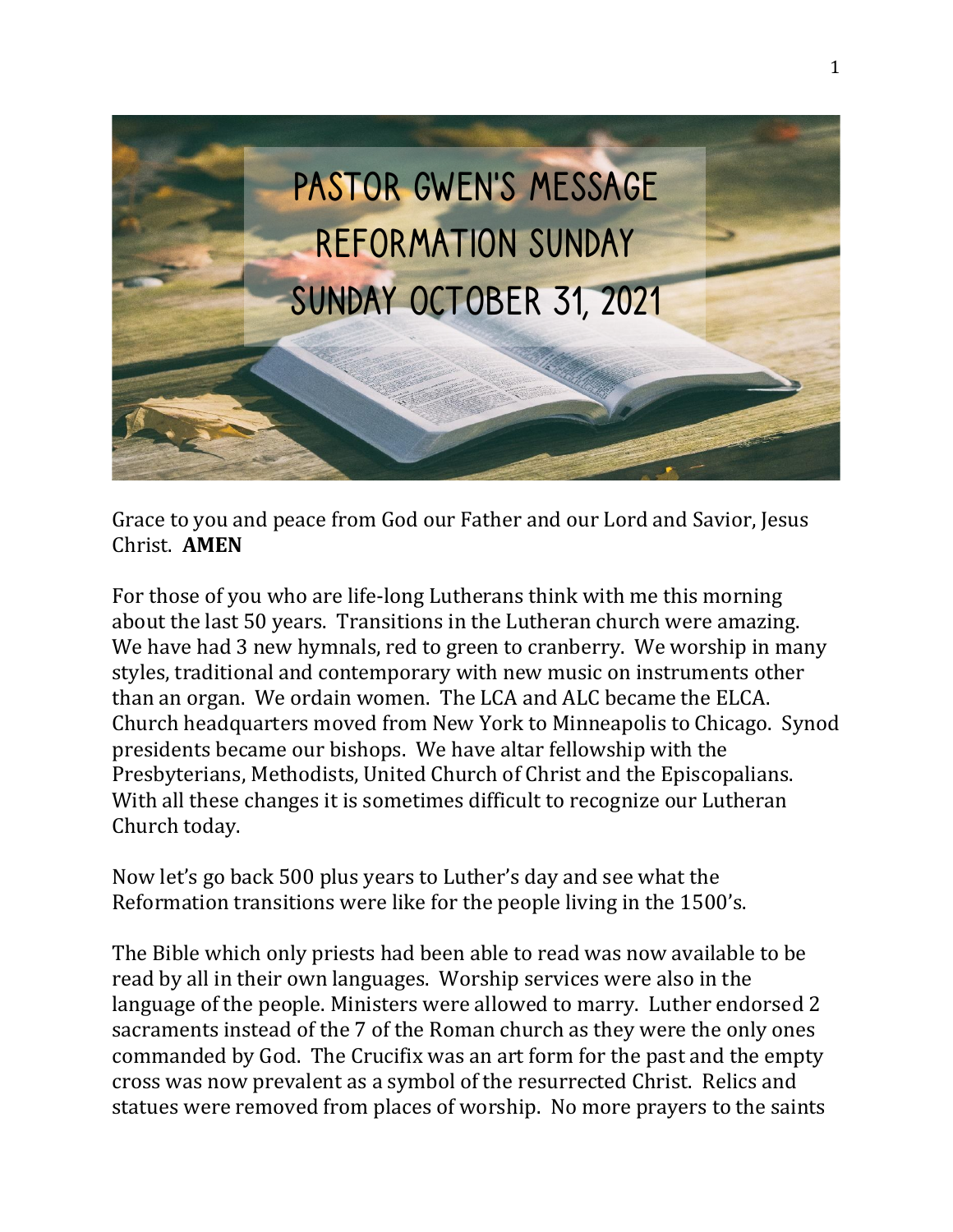but rather the idea of direct communication with God in the name of Jesus was catching on. Scripture alone was beginning to be the authority of the church, not a pope. No more waiting to get to heaven from purgatory or paying for a relative or friend to get out of this in between time and go to heaven. WOW! As you can see lots and lots of transitions.

These changes of the Reformation were drastic. 504 years ago, when Martin Luther nailed his 95 theses to the door of the Castle church in Wittenberg Germany, things changed. They changed back to Scripture alone, faith alone, in Christ alone all by God's grace alone.

And as we look at the Gospel text today from John, it is clear to me that Luther felt freedom to live by these verses. He had spent too much of his life trying to be "good enough" and never could get to that point. Doing the right things does not make a person right before God. Just as you could not buy an indulgence, a piece of paper that would get Aunt Gertrude out of purgatory and into heaven. Nothing we can do will make us right before God. And Luther found no evidence in Scripture that there even was such a thing as purgatory. There was this life and the next only. Nothing we can do to make ourselves right before God. It is rather our relationship with Jesus and the rightness of His life that becomes ours.

I hear the second lesson in our Gospel story this morning morphing into the fact that it is not about us and what we do, but rather about how we let Jesus into our lives. That is the truth that Luther came to know. It was never enough to keep the commandments and live a good Christian life, but rather being in God's word and understanding what Christ has done for us is what it most important. We are saved by God's grace alone in Christ alone.

Another thought I get out of this passage is that it is not the "What" of our faith, but rather the "Whom" that is important. Here's what I mean. In Luther's day as in ours, there was great controversary about what the church believed, what the church taught. Probably why we are a confessional church today and cling to the Apostles and Nicene creeds. The writings that came out of the reformation, from Luther and Melenchlon, what we call our Lutheran Confessions, are still what we teach and confess today. Truly they are important, just as is living the godly life, but the "what's" of our faith never will be trumped by the "whom" of our faith. This is the truth that Luther discovered, verse 31 & 32 "If you continue in my word, you are truly my disciples; and you will know the truth and the truth will make you free." This is the freedom of the Christian life. We no longer need to fear life or death as